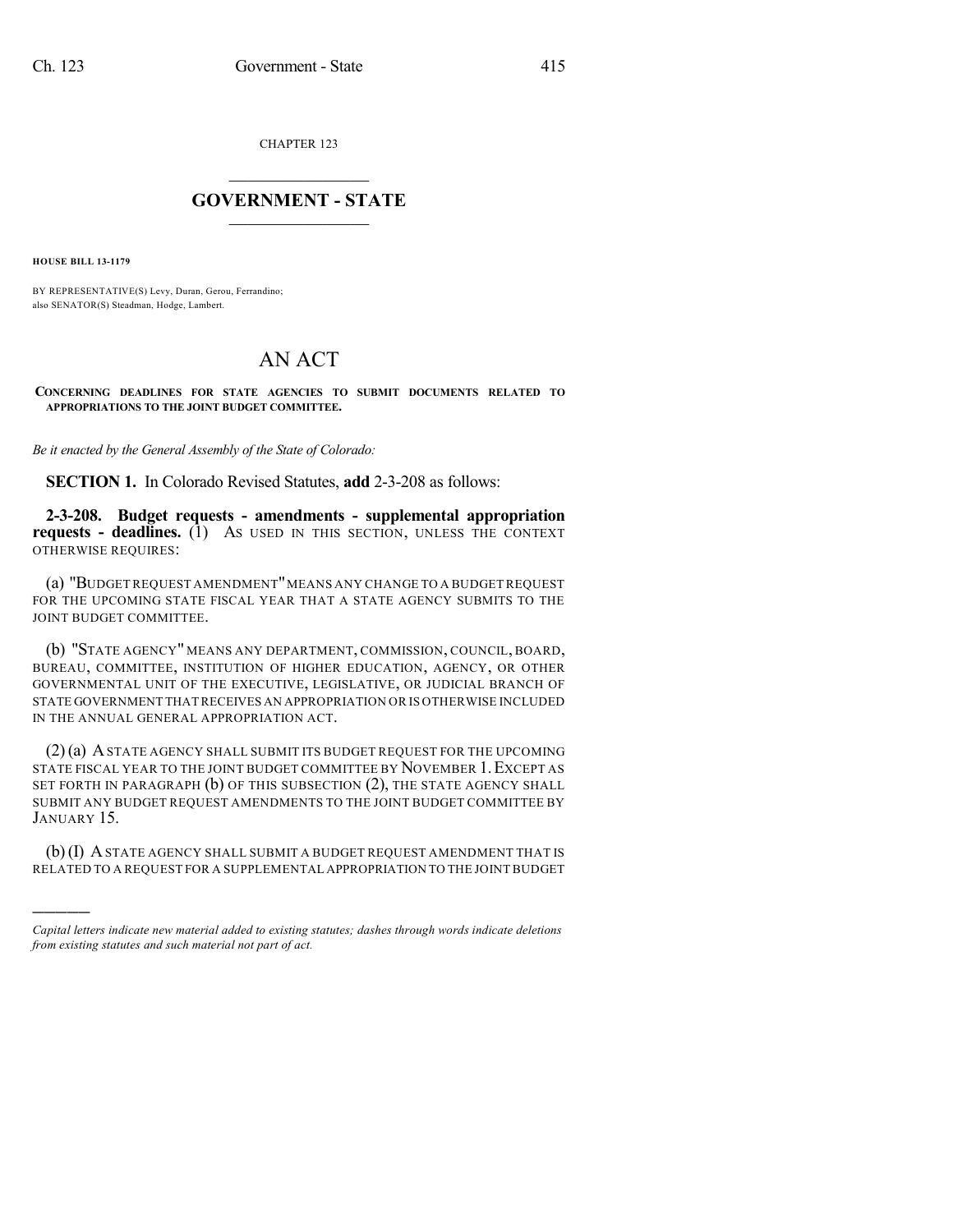COMMITTEE BY JANUARY 2; EXCEPT THAT THE JANUARY 2 DEADLINE DOES NOT APPLY TO A BUDGET REQUEST AMENDMENT THAT IS RELATED TO A REQUEST FOR A SUPPLEMENTAL APPROPRIATION IDENTIFIED IN SUBPARAGRAPH  $(I)$  OF PARAGRAPH  $(b)$ OF SUBSECTION (3) OF THIS SECTION.

(II) ASTATE AGENCY MAY SUBMIT A BUDGET REQUEST AMENDMENT TO THE JOINT BUDGET COMMITTEE AFTER ITS APPLICABLE DEADLINE IF THE BUDGET REQUEST AMENDMENT IS BASED UPON CIRCUMSTANCES UNKNOWN TO,AND NOT REASONABLY FORESEEABLE BY, THE STATE AGENCY PRIOR TO THE DEADLINE.

(c) ANY DEADLINE IN THIS SUBSECTION (2)IS THE DATE IMMEDIATELY PRECEDING THE STATE FISCAL YEAR THAT IS THE SUBJECT OF THE BUDGET REQUEST OR BUDGET REQUEST AMENDMENT.

(3)(a) EXCEPT AS SET FORTH IN PARAGRAPH (b) OF THIS SUBSECTION (3), A STATE AGENCY SHALL SUBMIT A REQUEST FOR A SUPPLEMENTAL APPROPRIATION FOR THE CURRENT STATE FISCAL YEAR TO THE JOINT BUDGET COMMITTEE BY JANUARY 2.

(b) (I) THE DEPARTMENT OF EDUCATION SHALL SUBMIT A REQUEST FOR A SUPPLEMENTAL APPROPRIATION PURSUANT TO SECTION 22-54-106 (4) (b), C.R.S., TO THE JOINT BUDGET COMMITTEE BY JANUARY 15. THE DEPARTMENT OF CORRECTIONS AND THE DIVISION OF YOUTH CORRECTIONS IN THE DEPARTMENT OF HUMAN SERVICES SHALL EACH SUBMIT A REQUEST FOR A SUPPLEMENTAL APPROPRIATION RELATED TO CHANGES IN CASELOAD TO THE JOINT BUDGET COMMITTEE BY JANUARY 15.

(II) A STATE AGENCY MAY SUBMIT A REQUEST FOR A SUPPLEMENTAL APPROPRIATION TO THE JOINT BUDGETCOMMITTEE AFTER ITS APPLICABLE DEADLINE IF THE SUPPLEMENTAL APPROPRIATION IS BASED UPON CIRCUMSTANCES UNKNOWN TO, AND NOT REASONABLY FORESEEABLE BY, THE STATE AGENCY PRIOR TO THE DEADLINE.

 $(c)$  ANY DEADLINE IN THIS SUBSECTION  $(3)$  is the DATE DURING THE STATE FISCAL YEAR THAT THE REQUEST FOR A SUPPLEMENTAL APPROPRIATION IS MADE.

(4) THE OFFICE OF STATE PLANNING AND BUDGETING MAY SUBMIT A REQUEST IDENTIFIED IN THIS SECTION TO THE JOINT BUDGET COMMITTEE ON BEHALF OF A STATE AGENCY, AND IN SUCH CASE, THE CORRESPONDING DEADLINE FOR THE REQUEST APPLIES TO THE OFFICE.

**SECTION 2.** In Colorado Revised Statutes, 24-37-304, **amend** (1) (b) and (1) (b.5); and **repeal** (1) (c) as follows:

**24-37-304. Additional budgeting responsibilities.** (1) In addition to the responsibilities enumerated in section 24-37-302, the office of state planning and budgeting shall:

(b) Ensure submission to the joint budget committee of the general assembly by November 1 of each year THE DEADLINES SET FORTH IN SECTION 2-3-208, C.R.S., of all agency requests for the upcoming year; except that the office of state planning and budgeting shall ensure submission of all agency requests for the 2006-07 fiscal